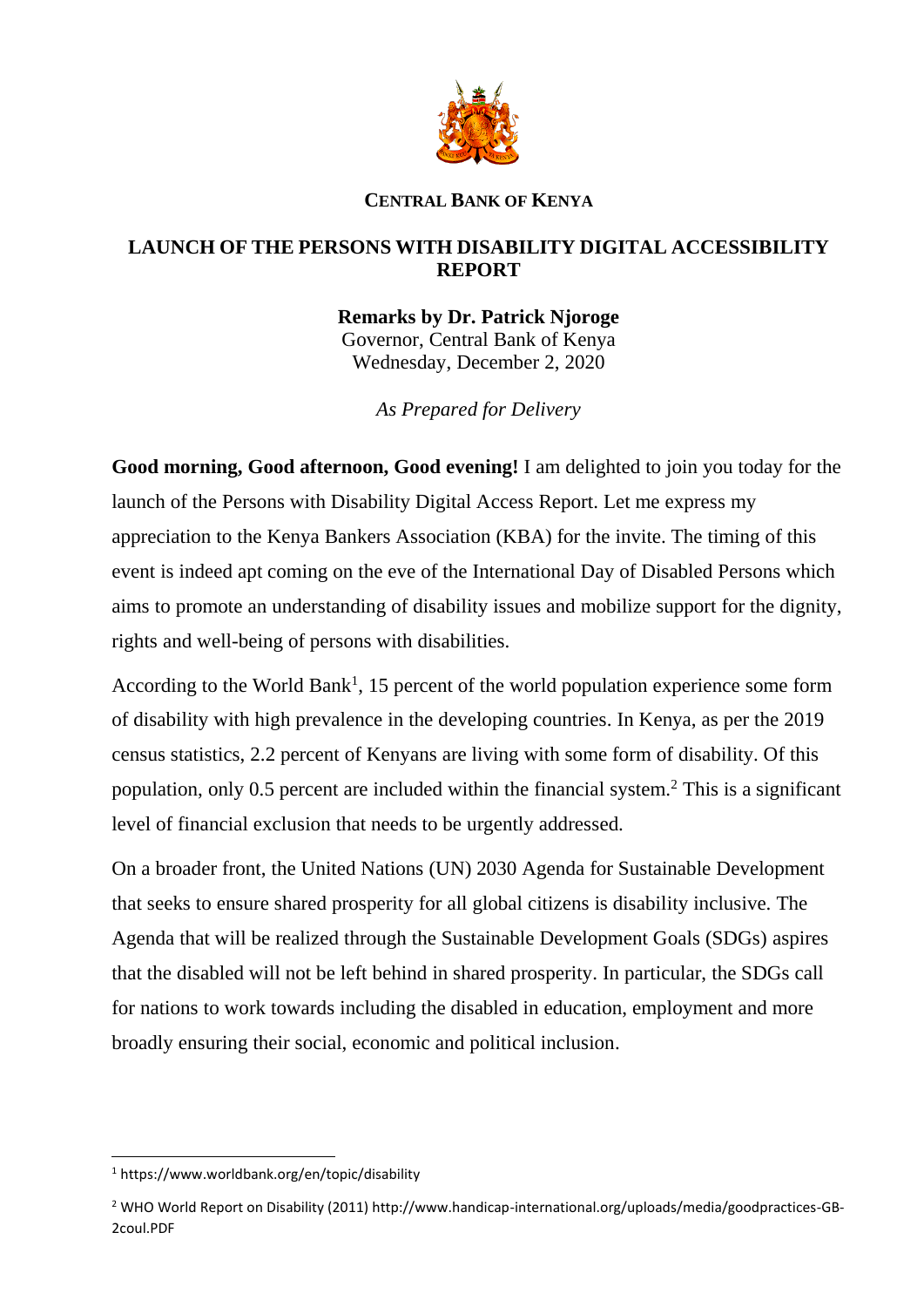Turning to the Kenyan banking sector, the Central Bank of Kenya (CBK) has set a vision of *a banking sector that works for and with Kenyans*. The vision is operationalized through the Kenya Banking Sector Charter issued in February 2019. The charter is anchored on four pillars: customer centricity, risk based pricing, transparency, and ethical banking. While all the four pillars strive towards all Kenyans being included in the banking sector, two of them are particularly pertinent for our discussions today—in our view they encompass the expectations with regard to the inclusion in the banking sector of persons with disabilities.

The first is *customer centricity*. Banks should ensure that their products and services are tailored to the needs of their customers. This applies to all segments of their customers of whom the disabled are an important component. Banks must therefore clearly understand the needs of the disabled as they design products and services for them. More importantly is how the disabled access these products and services. Advances in technology and innovations present us with opportunities to ensure convenient 'anytime anywhere' services on digital platforms. However, physical channels still remain important and every effort must be made to make brick-and-mortar facilities accessible by the disabled.

The second pillar is *ethical banking,* which is about doing the right thing. This is encapsulated in the shift towards sustainability aptly captured in the 3Ps acronym, People, Purpose and Planet. The Kenyan banking sector to its merit established the Sustainable Finance Initiative in 2015. Some of our banks have signed up to global sustainability initiatives most notably, the UN Principles for Responsible Banking unveiled on the margins of the UN General Assembly in September 2019. As the Kenyan banking sector walks the *3Ps* path, it must carry along the disabled, an integral part of our society.

On our part as the Central Bank, we are also working through our mandate to the Kenyan populace to ensure that the disabled are not left behind. Most notably, the new generation notes issued in June 2019 incorporated features to enable ease of use by the visually impaired. These include use of large prints, tactile bands to identify the denomination and size differentiation of the various denominations of the notes. These features were incorporated based on feedback from the visually impaired. While these are significant milestones, we are still on a journey listening to all Kenyans to ensure they are able to use the notes and coins we issue.

2